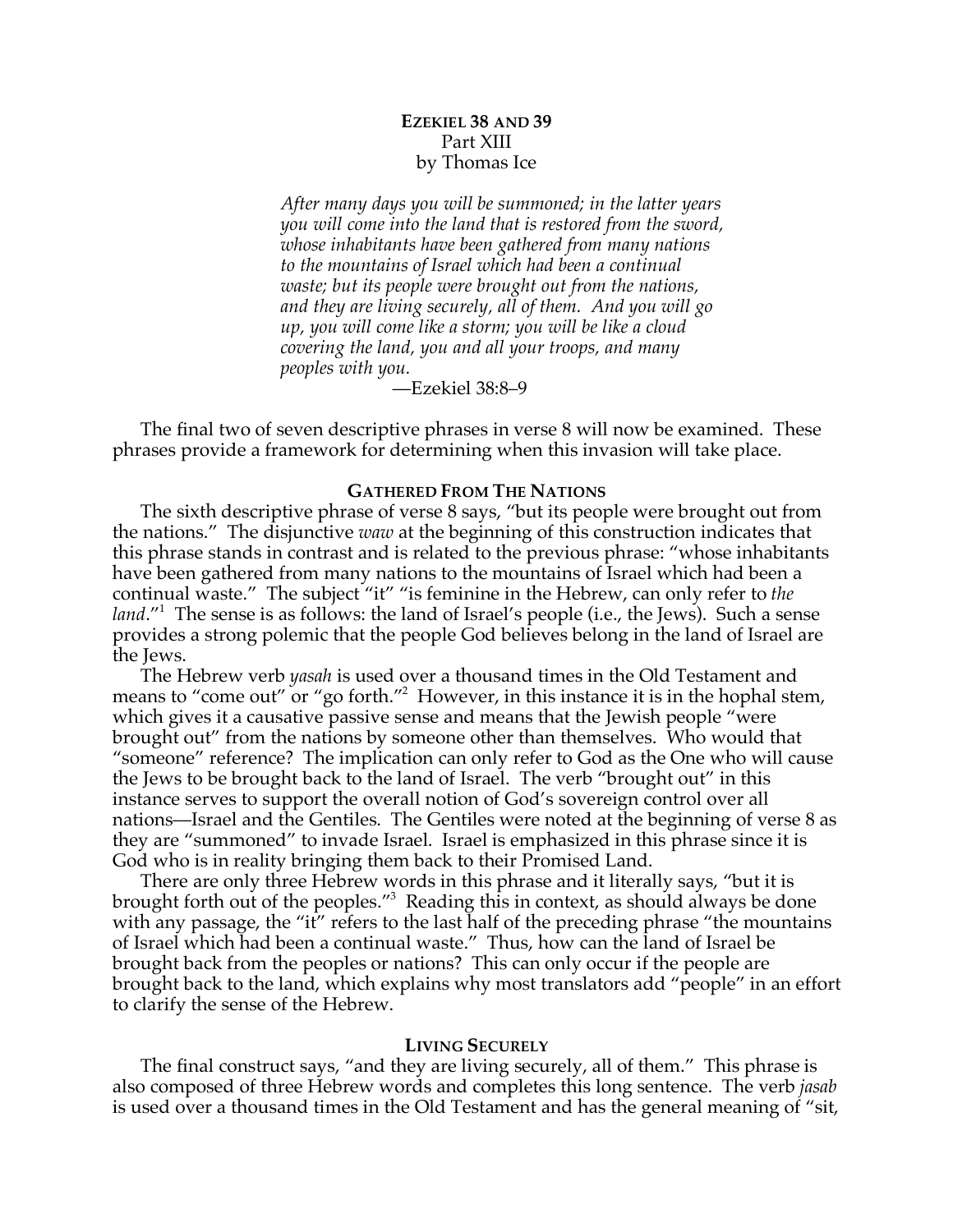remain, or dwell."4 Therefore, it is translated "living" in many English translations since that is the nuance of what one does when they stay for a period of time on a certain piece of land, as opposed to one who is just visiting.

The next Hebrew word is the noun *betah* that is translated "securely." There has been a lot of discussion about just what this word means in this context. The Hebrew lexicons tell us that the general meaning is "security" or "confidence" and is similar to our English word "trust" in range of meaning.<sup>5</sup> It is often used in construct form with the verb "to dwell," as is the case here and occurs 160 times in the Hebrew Bible.<sup>6</sup> It is used in Leviticus and Deuteronomy as a promise from the Lord that He will cause the nation to dwell securely in the Land if they obey his law (Lev. 25:18, 19; 26:5; Deut. 12:10). This term is used throughout the historical and prophetic Old Testament books as a comment whether or not Israel is dwelling securely in the land. In fact, this phrase is used in Jeremiah 49:31 in a similar invasion context as we see in Ezekiel 38. It says: "'Arise, go up against a nation which is at ease, which lives securely,' declares the LORD. 'It has no gates or bars; they dwell alone.'" This is how it is used in Ezekiel 38:8. "However, quite often this general meaning has a negative ring  $\dots$  to indicate a false security."<sup>7</sup> The context supports the false security connotation in this instance, because of the impending invasion. On the other hand, since God miraculously delivers the nation, maybe it is not misplaced after all.

Some have tried to equate the notion of "living securely" with the "living peacefully." It is said that what is described in this passage is a situation where Israel is at peace with all their neighbors and no one is a treat to them. This is not supported by the word *betah* or the context. "Nowhere in the entire text does it speak of Israel as living in peace. Rather, Israel is merely living in security, which means 'confidence,' regardless of whether it is during a state of war or peace," notes Arnold Fruchtenbaum. "There is nothing in the various descriptions of Israel given in this passage that is not true of Israel today."8

The final Hebrew word is translated by the English phrase "all of them." To whom does this refer? It can only refer to all of those living securely in the land of Israel. All of those who have returned to the mountains of Israel are dwelling in security. Charles Feinberg concludes, "Finally, they were viewed as living securely, all of them, without fear of invasion or deportation."<sup>9</sup> This sets the stage for the comments in the next verse where God again addresses God and his invading force.

### **GOG GOES UP**

We see that the action of verse 9 will take place when the conditions of verse 8 are all in place. "Just when least expected and without the slightest warning, the enemy will swoop down on the returned exiles, as an unheralded storm."10 The Hebrew verb "go up" is very common and becomes idiomatic when used in a military context where one goes up to battle or in reference to the land of Israel, one goes up, regardless of the direction of one's movement.

### **A CLOUDY STORM**

A couple of similes are used to describe how Gog's invasion will take place. The first one "will come like a storm." One Hebrew lexicon said that the use of "storm" in this passage "really means 'a storm that breaks out violently and suddenly."<sup>11</sup> Thus, the Gog invasion of Israel will be suddenly and unexpected like a thunderstorm that gathers quickly and then unleashes its fury with an outburst that catches many unprepared.